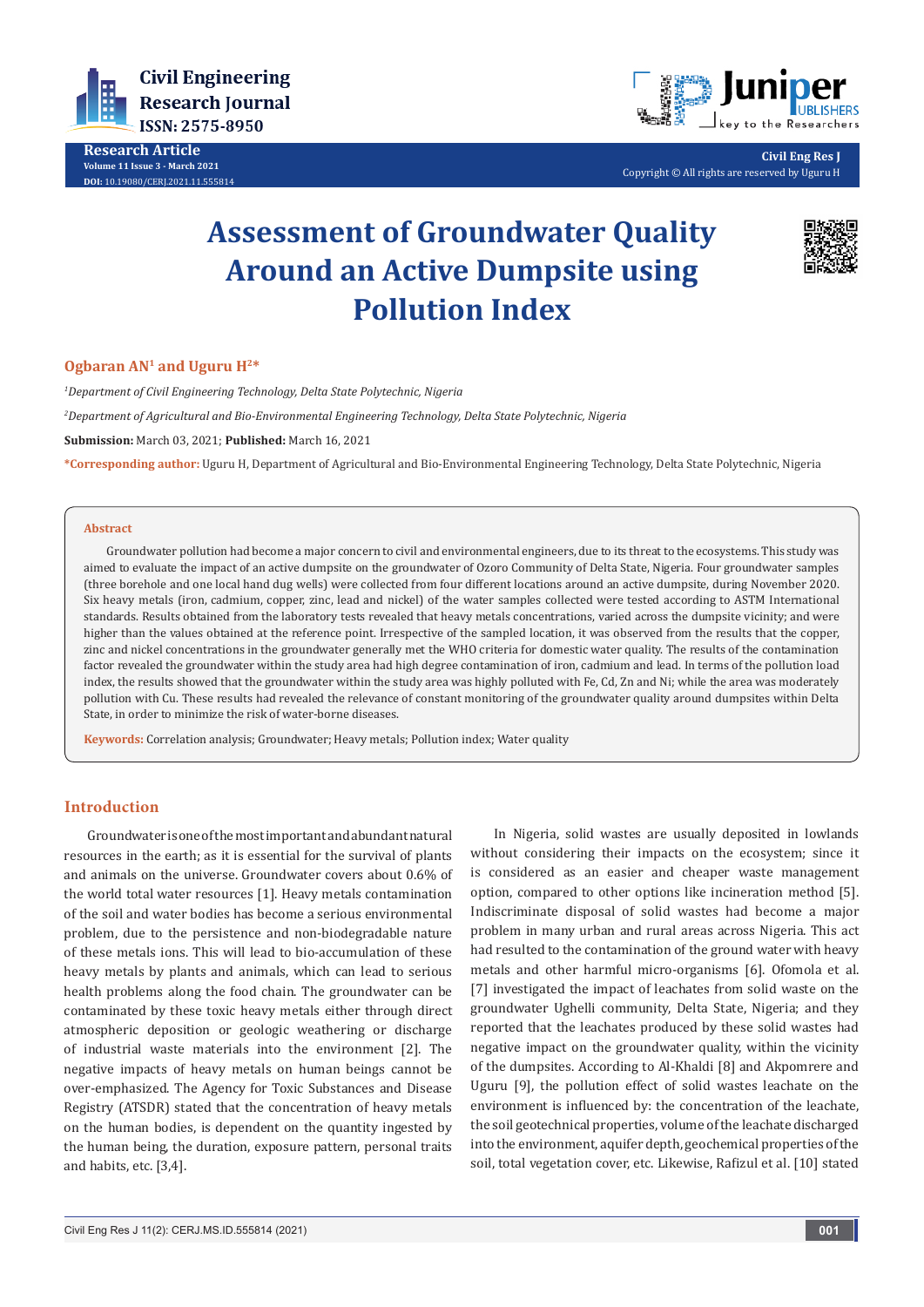that the age of the dumpsite, degree of compression, prevailing environmental conditions, and the dumpsite hydrological pattern; determine the formation and concentration of leachates from solid wastes in a dumpsite.

Although, several studies [11,12] have been carried out on the effect of dumpsites on the ecosystem, yet there is no reported case on the impact of dumpsite on the groundwater quality of Ozoro community of Delta State. In this present study, groundwater samples were collected from the vicinity of an active dumpsite,

at Ozoro community of Delta State, Nigeria. The main aim of the study was to determine the concentrations and distribution of heavy metals in the groundwater from the study area. The objectives of this present study were: (i) to determine the impact of the leachates from the solid wastes on the groundwater quality of the study area, (ii) to evaluate the heavy metals (iron "Fe", cadmium "Cd", copper "Cu", zinc "Zn", lead "Pb" and nickel "Ni") pollution level in the study area, using contamination factor (CF) and pollution load index (PLI).

#### **Materials and Methods**

### **Study Area Description**



The dumpsite is located at Ozoro community, Delta State, Nigeria. It is the only active dumpsite within the community, with geographical co-ordinates of latitude 5o33'17'' North, longitude 6o 14'38''East and altitude 14 Meters (45.93 Feet) above sea level (Figure 1). The dumpsite covers an area of about  $10,000 \text{ m}^2$ (1 hectare), and it is prone to flooding during the rainy season (between April and October). Ozoro community climate is characterized by two seasons: the wet season and the dry season. The wet season starts from around march and ends in October within the average rainfall of 1600mm to 1800mm. while the dry seasons starts around November and ends in march [13]. Solid Wastes (plastic materials, food items, grass clippings, abandoned furniture, street sweepings, etc.) are brought from Ozoro metropolis and environs and dumped by the municipality waste collection contractor's trucks and indigenes of the community. The dumpsite is surrounded by residential and commercial

building, including the State polytechnic and the local government council secretariat.

#### **Water Samples Collection**

Four (4) groundwater samples were collected from the study area. Out of the four water samples, one (1) was hand dug well water; while the other three (3) were borehole water. Then another groundwater was sampled from a location of about one kilometer from the dumpsite, with no history of waste disposal for the past ten years; which was taken as the reference point (Control). Description of the sample points were the water samples were taken is summarized in (Table 1). All the water samples were taken during at the end of the rainy season (November, 2020.). All the water sampled were poured into plastic containers (Figure 2), placed inside ice-box and taken immediately to the laboratory for laboratory analysis.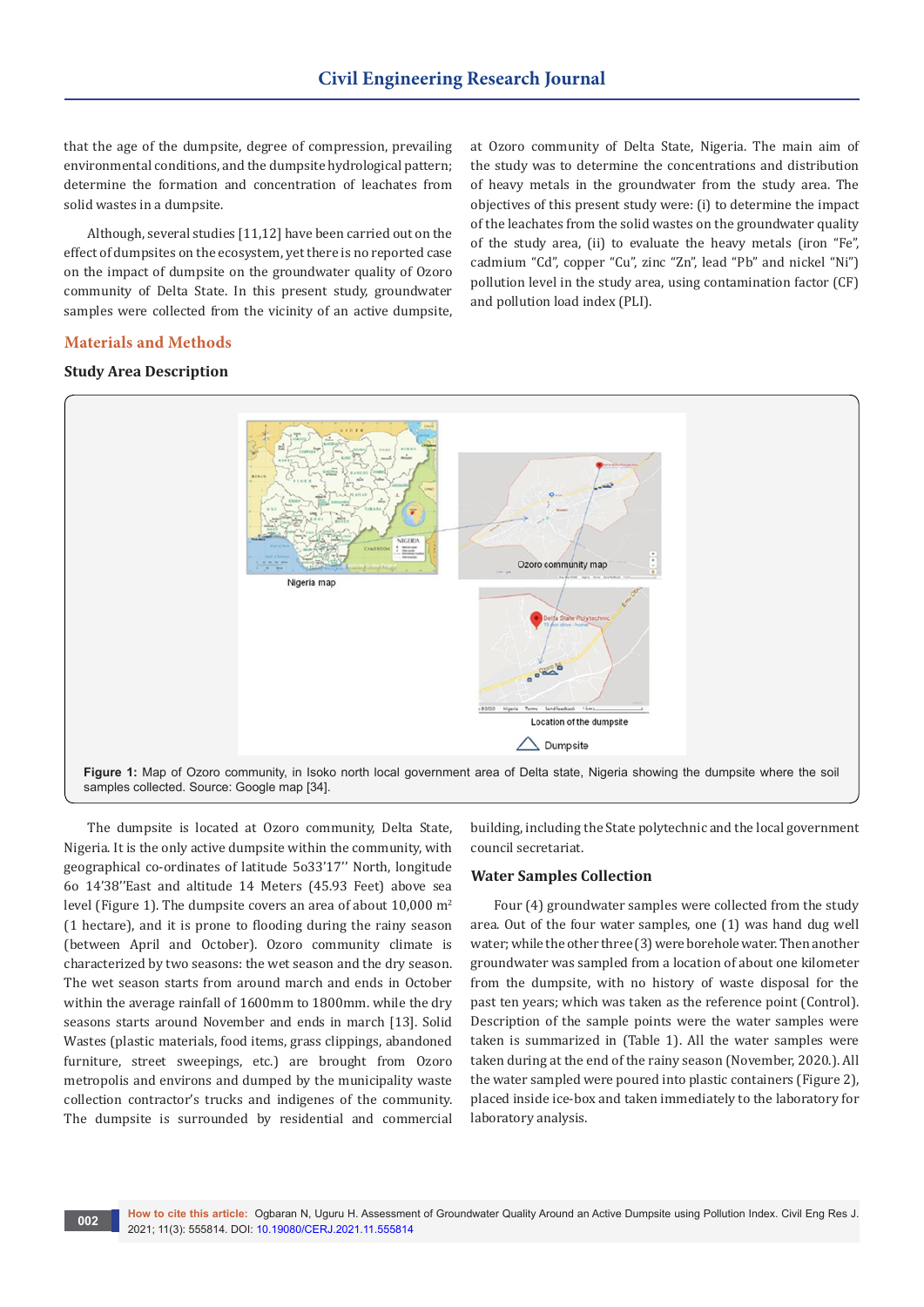| Spatial point | <b>Geographical coordinates</b> | <b>Remarks</b>                                                                   |  |  |  |
|---------------|---------------------------------|----------------------------------------------------------------------------------|--|--|--|
| Point A       | Lat. 5.550°N; Long 6.245°E      | 100 m from the front of the dumpsite (borehole)                                  |  |  |  |
| Point B       | Lat. 5.555°N; Long 6.244°E      | Back of the dumpsite, about 100 m downward away from the dumpsite.<br>(borehole) |  |  |  |
| Point C       | Lat. 5.554°N; Long 6.250°E      | 200 m away from the dumpsite, in the western direction. (local well)             |  |  |  |
| Point D       | Lat. 5.555°N; Long 6.243°E      | 200 m downward away from the dumpsite. (borehole)                                |  |  |  |
| Point E       | Lat. 5.559°N; Long 6.249°E      | 1000 m (upland) north of the dumpsite (borehole)                                 |  |  |  |

**Table 1:** Description of the sample points.



### **Water Samples Laboratory Analysis**

#### **Heavy Metals Determination**

The water samples were digested according to ASTM International procedures. The lead, cadmium, nickel, zinc, copper and iron concentrations of the water samples were determined according to [14-18] standards, respectively; by using the atomicabsorption spectrophotometry (ABS), model TL-1800AA Series. All the laboratory tests were carried out at ambient laboratory temperature of 28±4°C. All tests were done in triplicate and the average values recorded.

#### **Determination of the contamination rate**

In this present study, the two commonly accepted methods were used to determine the groundwater pollution; which are: contamination factor (CF) and pollution load index (PLI) [20]. The control (reference point) groundwater was taken at a point with no history solid or liquid population; to serve as the natural background metal concentration value. The PLI is used to evaluate the heavy metal contamination obtained as a contamination

factor (CF) of each metal with respect to the natural background value [21,22].

#### **Contamination Factor (Cf)**

This is the ratio of the heavy metal in the water sample to the concentration of the heavy metal in the baseline or background. It can be calculated using the expression provided by Hakanson [23], and shown in equation 1

$$
Cf = \frac{Conc. \text{ at the sampled point}}{conc. \text{ at the reference point}} \tag{1}
$$

The scale of contamination factor is:

$$
Cf < 1 =
$$
 low contamination,

 $1 < Cf < 3$  = moderate contamination,

 $3 < Cf < 6 =$  considerable contamination,

 $Cf > 6$  = high contamination [24]

#### **Pollution Load Index (PLI)**

This represents the degree at which the heavy metals concentrations in the groundwater sampled exceed the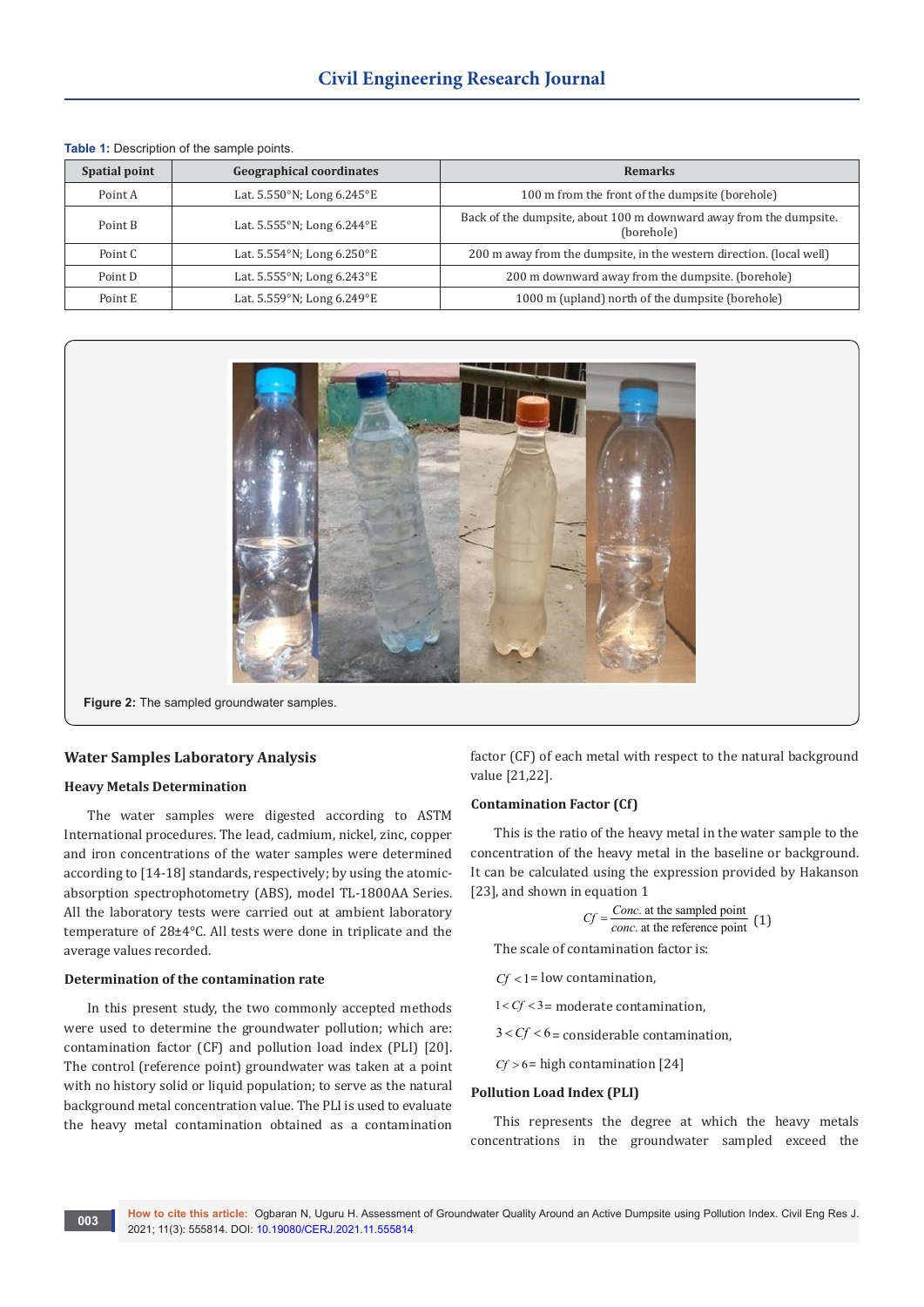concentrations of the heavy metals at the reference point. It is calculated by using the expression given in Equation 2 [22,23].

$$
PLI = \sqrt[n]{CF1 \times CF2 \times CF3 \times CF4 \times ... \times CFn}
$$
 (2)

Where:

*CF* = contamination factor of each metal;

*n* = total number of metals.

Pollution Load Index is classified as:

 $PLI < 1$  = unpolluted

#### **Results and Discussion**

#### **Groundwater Heavy Metals Concentration**

|  | Table 2: The heavy metals concentration of the groundwater. |  |
|--|-------------------------------------------------------------|--|
|  |                                                             |  |

*PLI* =1baseline level of pollution

 $1 > PLI \leq 2$  moderately polluted

 $2 > PLI \leq 4$  highly polluted

*PLI* > 4 very highly polluted [20]

## **Data Analysis**

Data obtained from this study were subjected to descriptive statistical analysis, and the mean results were compared with those obtained by previous researcher [25] and the standard values recommended by the World Health Organization [26].

| Parameter        | $\text{Iron (mg/L)}$ | Cadmium $(mg/L)$  | Copper $(mg/L)$  | $\text{Zinc} \left( \text{mg/L} \right)$ | Lead $(mg/L)$     | Nickel $(mg/L)$ |
|------------------|----------------------|-------------------|------------------|------------------------------------------|-------------------|-----------------|
| Point A          | $0.035 \pm 0.03$     | $0.003 \pm 0.001$ | $0.008 \pm 0.04$ | $0.388 \pm 0.03$                         | $0.009 \pm 0.02$  | <b>ND</b>       |
| Point B          | $0.058 \pm 0.04$     | $0.007 \pm 0.001$ | $0.018 \pm 0.02$ | $0.417 \pm 0.04$                         | $0.072 \pm 0.01$  | $0.005 \pm 0.0$ |
| Point C          | $0.482 \pm 0.09$     | $0.004 \pm 0.001$ | $0.032 \pm 0.02$ | $0.501 \pm 0.05$                         | $0.049 \pm 0.01$  | $0.001 \pm 0.0$ |
| Point D          | $0.021 \pm 0.03$     | <b>ND</b>         | $0.015 \pm 0.03$ | $0.234 \pm 0.03$                         | $0.004 \pm 0.01$  | <b>ND</b>       |
| Control          | $0.005 \pm 0.02$     | N <sub>D</sub>    | $0.006 \pm 0.01$ | $0.065 \pm 0.01$                         | $0.002 \pm 0.001$ | ND              |
| WHO <sup>*</sup> | 0.03                 | 0.005             | 0.5              | 1.5                                      | 0.015             | 0.02            |

The average values of the heavy metals concentration in the groundwater samples collected from the various points, compared with WHO maximum permissible limits are presented in (Table 2). As revealed by the results, the Cu concentration of the groundwater samples varied across the vicinity of the dumpsite. The Cu concentrations range from 0.008 mg/L to 0.032 mg/L. According to the results, the copper concentration of the local well water had the highest Cu concentration (0.032 mg/); while the groundwater sampled from Location B had the lowest Cu concentration (0.008 mg/L). As shown by the results, all the groundwater sampled from the different location within the neighborhood of the dumpsite fall within the permissible limit approved by WHO for domestic water. With respect to the Pb concentration in the groundwater sampled, the results revealed that the Pb concentrations range from 0.004 mg/L to 0.072 mg/L. The highest value of Pb (0.072 mg/L) was recorded in Location B; which was higher than the WHO approved maximum permissible limit. This high Pb value can be attributed to its proximity to the dumpsite. Apart from Location B, the study results showed that the water sampled from the local well (location C) contained Pb concentration (0.049 mg/L) which was also above the maximum permissible limit approved by WHO for domestic water. According to Khan et al. [22] industrial effluents, leachates from and car batteries, antifouling paints, etc. can increased the Pb concentration of the soil and water samples.

The Fe concentration of the groundwater ranged between 0.021 mg/L and 0.482 mg/L. It was observed that the groundwater sampled from Location C (local well) had the highest Fe concentration of 0.482 mg/L, which was above the permissible limit approved by WHO for domestic water. High Fe concentration recorded in the groundwater sampled from the local well, can be ascribed to the leaching/washing of the ferrous ions from the clay soil, which is the lining material of the well into the groundwater. Similarly, the results revealed that the groundwater sampled from Locations A and B, had Fe concentration higher than permissible limit approved by WHO. This may be attributed to the volume of the solid wastes leachates the groundwater received, and the proximity of the two locations to the dumpsite. Regarding the Cd concentration of the groundwater, the results revealed that the Cd concentration varied across the study area. It was observed that the Cd concentration ranged between 0.003 mg/L and 0.007 mg/L. As shown by the results, groundwater at Location B contained Cd that was above the permissible limit stated by WHO. As seen in the results, Cd was not detected in the groundwater sampled from Location D and the reference point. While at Location A and C, the Cd concentration was within the WHO standard for domestic water; hence, it will not have any health concerns.

As revealed by the study results, the Zn concentration of the groundwater ranged from 0.234 mg/L to 0.501 mg/L. The local well water recorded the highest Zn concentration of 0.501 mg/L; while water sampled from Locations A, B, and D had Zn concentrations of 0.388 mg/L, 0.417 mg/L and 0.234 mg/L, respectively. The high Zn concentration recorded in the well water, despite its distance from the dumpsite, can be attributed to the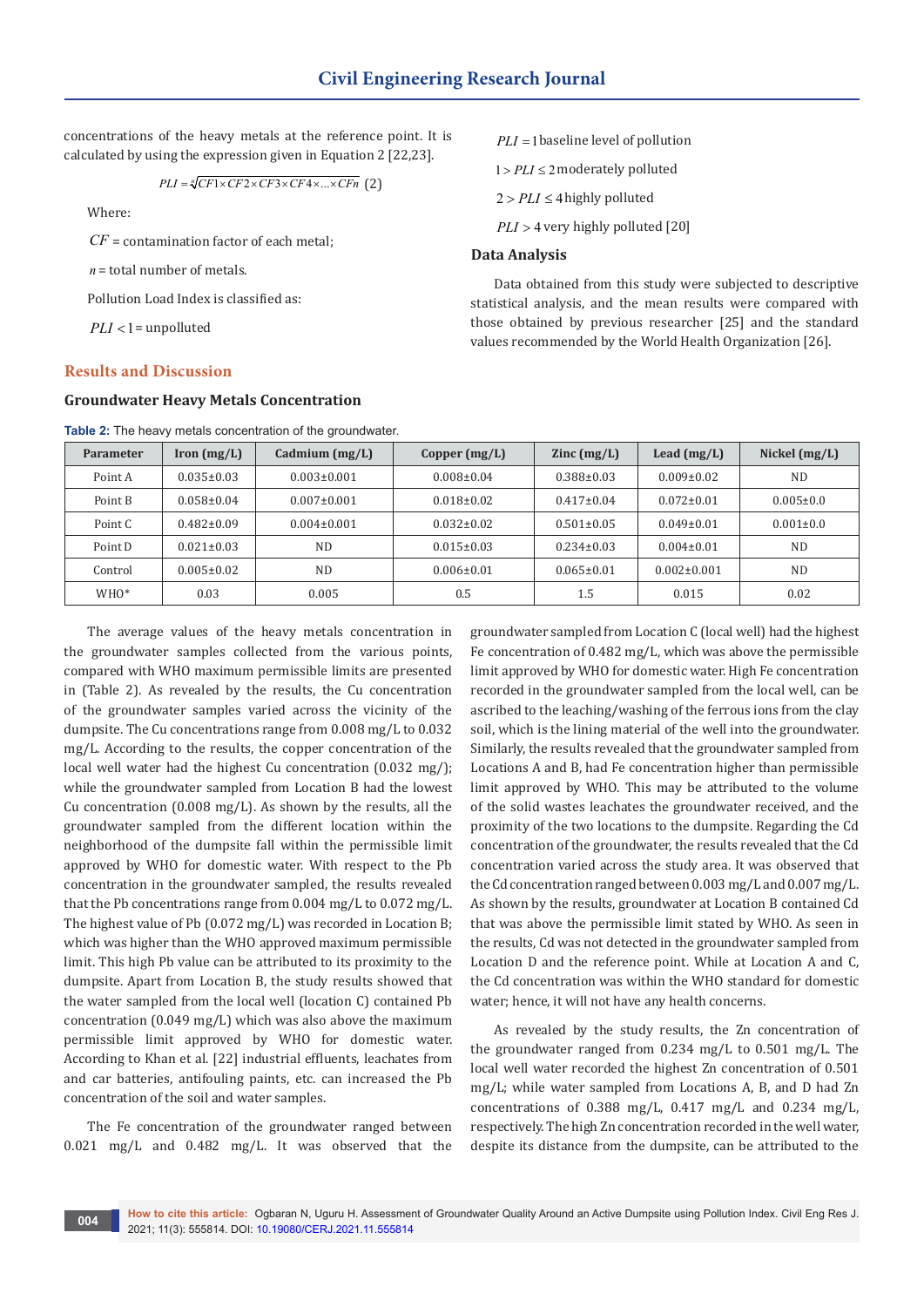seepage of other leachate into the well, the volume/concentration of surface water that flow into it, and the volume/concentration of contaminated precipitations it received, since the mouth of the local well was opened to the atmosphere. According to Glenn et al. [27], the high concentration of heavy metals in lagoon water, was due to the direct deposition of these heavy metals into the water bodies, through air pollution. Although the Zn concentration varied across the dumpsite vicinity, the results showed that the groundwater Zn concentrations, from all the sampled locations were below the permissible limits approved by WHO for domestic water. With respect to the Ni metal, the results disclosed that Ni was other detected in the groundwater sampled from Locations B and C. As shown in the results, the Ni concentration at Location B was higher than the Ni concentration at Location C. At location B, groundwater had Ni concentration of 0.005 mg/L; while at Location C, the groundwater had Ni concentration of 0.001 mg/L. Despite the locations of the spatial points within the dumpsite area, the Ni concentration was below the allowable limits approved by WHO standards. These results are in the same trend to previous researchers results. According to Naveen et al. [12] solid wastes have the ability of increasing the heavy metals concentrations in

water bodies to a very dangerous level.

# **Evaluation of the Groundwater Pollution Indices**

#### **Contamination factor**

The contamination factors of the heavy metals at the different locations are shown in (Figure 3). As presented in (Figure 3), the contamination factors of all the heavy metals investigated in this study varied across the study area. In general, Fe and Cd had the highest contamination factors across the study area; while copper and zinc had the lowest contamination factor across the study area. At location A, very high contamination was recorded for Fe and Cd, while Ni recorded low contamination; likewise, Zn and Pb had considerable contamination. Then at location B, it was observed that the Fe, Cd, Ni and Pb had very high contamination; while low contamination was recorded for Cu. Similarly, at Location C, the results showed that the Fe, Cd, Ni and Pb had very high contamination; while the Cu had low contamination at that Location. Lastly, at Location D, none of the heavy metals investigated had very high contamination, as the Fe and Zn contamination were of considerable degree; while Cd and Ni had low degree of contamination *Cf* <1.



### **Pollution load index (PLI)**

The results of the pollution load index are given in (Figure 4). As shown in the results, the PLI values of all the heavy metals were greater than 1, signifying that heavy metals pollution exists within the study area. As revealed by (Figure 4), the study area was highly polluted with Fe, Cd, Zn and Ni; while the area was moderately pollution with Cu. The high PLI values of Fe (13.47), Cd (43.8) and Ni (22.36), could be attributed to the type of solid

wastes deposited in the dumpsite and the geotechnical properties of the underlying soil strata. Khan et al. [22] reported waste with high carbonate fraction and their concentrates, can lead to increase in the pollution rate of Pb and Cd. Similar results were reported by Khan et al. [28], and the authors attributed the high PLI of the heavy metals, in the groundwater to the untreated leachates from wastewater discharge, fly ash ponds and industrial effluents from the Neyveli mines industrial complex [29]. Pollution Load Index helps to provide information about the total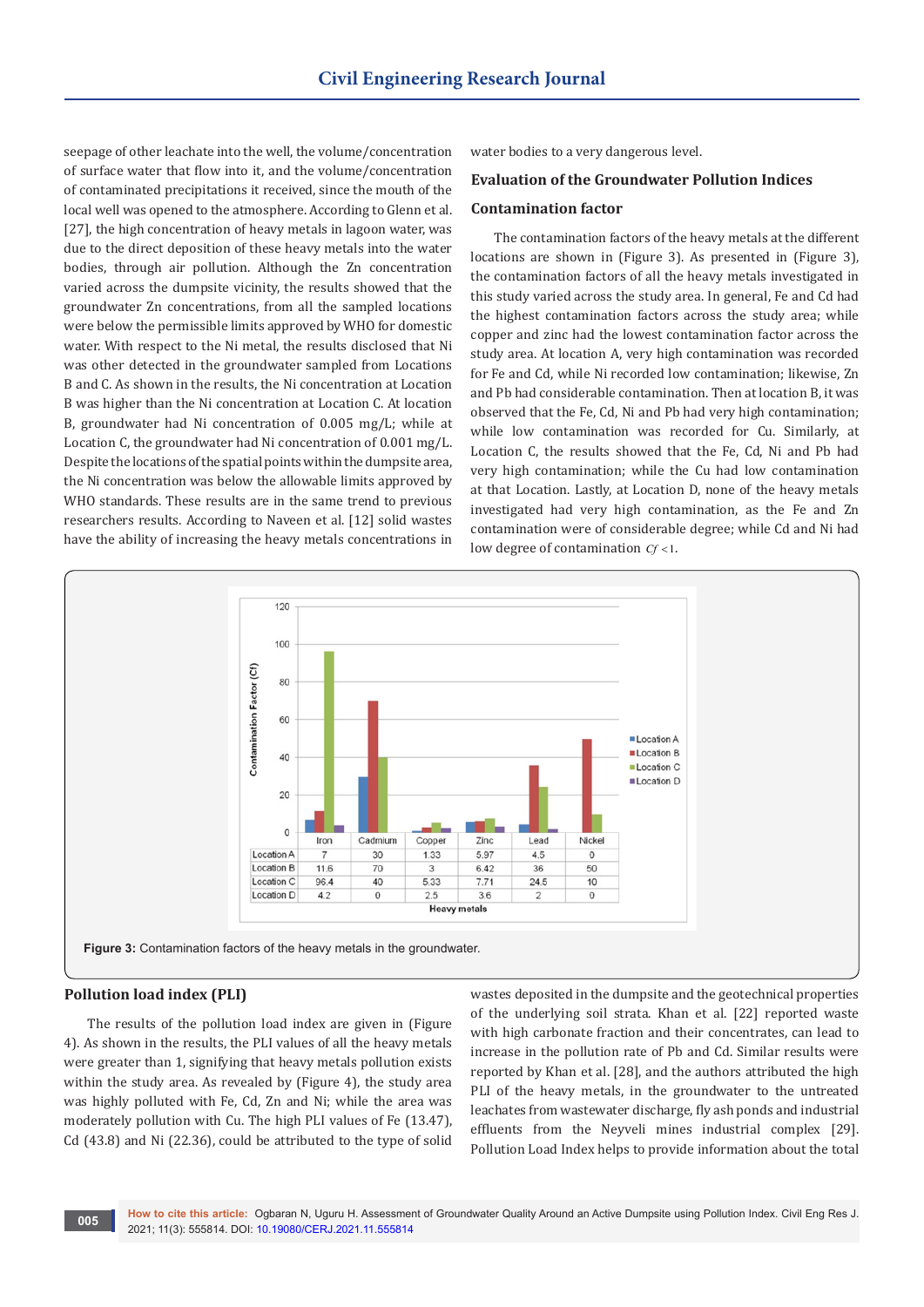level of heavy metal toxicity in the soil. Pollution Load Index helps to ascertain the full extent of contamination in the area, in order to alert the local authorities of the dangerous trend resulting from the dumpsite [30]. Since water is one of the basic necessity of life, the accumulation of these toxic heavy metals in human

body, through the consumption of this populated groundwater, even at minute quality can cause neurological disorders, hormone imbalance, cardiovascular failure, kidney diseases, infertility, hair loss, endocrine disorders, respiratory and digestive problems, and cancer [30,31,32].



# **Correlation Relationship between the Heavy Metals in the Groundwater Samples**

The results of the correlation analysis performed on the study results are presented in (Table 3). According to the Pearson statistical analysis, Fe showed a strong positive correlation with Cu and Ni, while Cd showed a strong negative correlation with Pb. Also, the results revealed that Cu had a strong positive correlation with Ni. According to Patil and Patil [33], correlation

is the mutual relationship between two variables [33]. The strong correlation between Fe, Cu and Ni; and Cu and Ni indicates that the contamination likely to originated from the same contaminant [34,35]. These results had revealed that the dumpsite had negative impact on the environment, and the government environmental monitoring agencies should take appropriate actions to remediate the environment, to prevent the outbreak of water - borne diseases.

|         | <b>Iron</b> | Cadmium   | Copper   | <b>Zinc</b> | Lead   | <b>Nickel</b> |
|---------|-------------|-----------|----------|-------------|--------|---------------|
| Iron    |             |           |          |             |        |               |
| Cadmium | 0.2343      |           |          |             |        |               |
| Copper  | 0.9596      | 0.4417    |          |             |        |               |
| Zinc    | 0.7637      | 0.5655    | 0.842    |             |        |               |
| Lead    | 0.0281      | $-0.9324$ | $-0.231$ | $-0.4143$   |        |               |
| Nickel  | 0.9889      | 0.1243    | 0.9154   | 0.7471      | 0.1441 |               |

**Table 3:** Correlation matrix for the heavy metals in groundwater samples.

# **Conclusion**

This study was carried out to evaluate the effect of solid waste leachate on the groundwater quality. Groundwater samples were collected from four different spatial locations, within the vicinity

of an active dumpsite. Some heavy metals concentrations of the groundwater sampled were determined according to ASTM International methods; while the groundwater quality was determined by using the Pollution load index. Results obtained from the laboratory analyses revealed that, the leachates from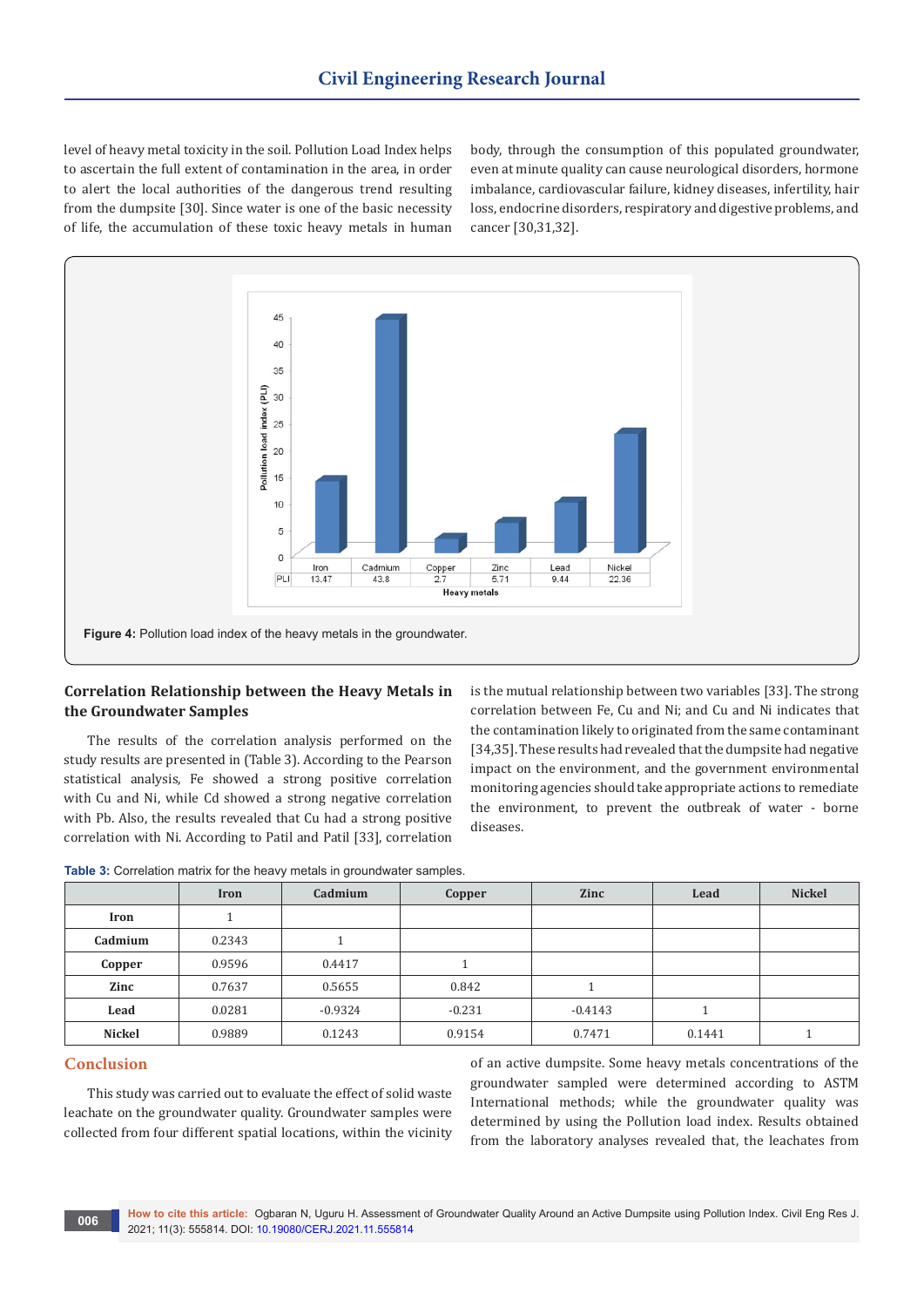the solid wastes of the dumpsite had significant effect on the groundwater quality. This is because the concentrations of the six heavy metals tested for in the groundwater sampled, were higher than the concentrations of the heavy metals at the control point. In terms of the pollution load, the PLI results showed that the study area was highly polluted with Fe, Cd, Zn and Ni; while the area was moderately pollution with Cu. The high PLI values portrayed that the leachates from the solid wastes has effect on the groundwater quality of the area. These results had revealed that the dumpsite had negative impact on the environment, and the government environmental monitoring agencies should take appropriate actions to remediate the environment, to prevent the outbreak of water - borne diseases.

#### **References**

- 1. [Adebo BA, Adetoyinbo AA \(2009\) Assessment of groundwater quality](http://www.academicjournals.org/app/webroot/article/article1380802460_Adebo%20and%20Adetoyinbo.pdf)  [in unconsolidated sedimentary coastal aquifer in Lagos State, Nigeria.](http://www.academicjournals.org/app/webroot/article/article1380802460_Adebo%20and%20Adetoyinbo.pdf)  [Scientific Research and Essay 4\(4\): 314-319.](http://www.academicjournals.org/app/webroot/article/article1380802460_Adebo%20and%20Adetoyinbo.pdf)
- 2. [Wang WX, Rainbow PS \(2008\) Comparative approaches to understand](https://www.sciencedirect.com/science/article/abs/pii/S1532045608000677)  [metal bioaccumulation in aquatic animals. Comparative Biochemistry](https://www.sciencedirect.com/science/article/abs/pii/S1532045608000677)  [and Physiology-C Toxicology and Pharmacology 148\(4\): 315-323.](https://www.sciencedirect.com/science/article/abs/pii/S1532045608000677)
- 3. (2018) Agency for Toxic Substances and Disease Registry ATSDR Toxicological profile for copper. US Department of Health and Human Service, Public Health Service.
- 4. [Akpomrere OR, Uguru H \(2020\) Potential ecological risk of swamps](https://www.journaljerr.com/index.php/JERR/article/view/17160)  [sediments in illegal refineries sites: A Case Study of Isoko South, Delta](https://www.journaljerr.com/index.php/JERR/article/view/17160)  [State, Nigeria. Journal of Engineering Research and Reports 16\(2\): 1-9.](https://www.journaljerr.com/index.php/JERR/article/view/17160)
- 5. [Mohammad U, Hamidi A, Mohd SY \(2010\) Variability of Parameters](https://www.hindawi.com/journals/ijce/2010/747953/)  [involved in leachate pollution index and determination of LPI from four](https://www.hindawi.com/journals/ijce/2010/747953/)  [landfills in Malaysia. International Journal of Chemical Engineering.](https://www.hindawi.com/journals/ijce/2010/747953/)
- 6. Egbai JC, Adaikpoh, EO, Aigbogun CO (2013) Water quality assessment of groundwater in Okwuagbe Community of Delta State Nigeria. Technical Journal of Engineering and Applied Sciences (TJEAS) 3(19): 2347-2356.
- 7. [Ofomola MO Umayah OS, Akpoyibo O \(2017\) Contamination](https://www.ajol.info/index.php/jasem/article/view/152747)  [Assessment of dumpsites in Ughelli, Nigeria using the Leachate](https://www.ajol.info/index.php/jasem/article/view/152747)  [Pollution Index method. J Appl Sci Environ Manage 21\(1\): 77-84.](https://www.ajol.info/index.php/jasem/article/view/152747)
- 8. Al-Khaldi S (2006) Assessment of groundwater contamination vulnerability in the vicinity of Abqaiq landfill- A GIS Approach, King Fahd University of Petroleum and Minerals, Saudi Arabia.
- 9. [Akpomrere OR, Uguru H \(2020\) Copper concentration and distribution](https://journalajgr.com/index.php/AJGR/article/view/30106)  [in the ground water of Delta State Polytechnic, Ozoro, Nigeria. Asian](https://journalajgr.com/index.php/AJGR/article/view/30106)  [Journal of Geographical Research 3\(3\): 1-8.](https://journalajgr.com/index.php/AJGR/article/view/30106)
- 10. Rafizul IM, Alamgir M, Kraft E, Haedrich G (2011) Bio-treatment of leachate generated from municipal solid waste in sanitary landfill lysimeter. 2nd International conference on solid waste management in developing Asian countries, KUEST, Bangladesh.191-193.
- 11. [Olagunju O, Badmus, O, Ogunlana, F, Babalola M \(2018\) Environmental](https://juniperpublishers.com/cerj/pdf/CERJ.MS.ID.555631.pdf)  [Impact Assessment of Waste Dumpsite using Integrated Geochemical](https://juniperpublishers.com/cerj/pdf/CERJ.MS.ID.555631.pdf)  [and Physico-Chemical Approach: A Case Study of Ilokun Waste](https://juniperpublishers.com/cerj/pdf/CERJ.MS.ID.555631.pdf)  [Dumpsite, Ado - Ekiti, Southern Nigeria. Civil Engineering Research](https://juniperpublishers.com/cerj/pdf/CERJ.MS.ID.555631.pdf)  [Journal 4\(2\): 1-13.](https://juniperpublishers.com/cerj/pdf/CERJ.MS.ID.555631.pdf)
- 12. [Naveen BP, Sumalatha J, Malik RK \(2018\) A study on contamination of](https://link.springer.com/content/pdf/10.1186/s40703-018-0095-x.pdf)  [ground and surface water bodies by leachate leakage from a landfill](https://link.springer.com/content/pdf/10.1186/s40703-018-0095-x.pdf)  [in Bangalore, India. International Journal of Geo-Engineering p: 9-27.](https://link.springer.com/content/pdf/10.1186/s40703-018-0095-x.pdf)
- 13. [Eboibi O, Akpokodje OI Uguru H \(2018\) Growth performance of five](http://www.bioline.org.br/abstract?id=ja18135&lang=en)

[bean \(Phaseolus spp\) varieties as influenced by organic amendment.](http://www.bioline.org.br/abstract?id=ja18135&lang=en)  [Journal of Applied Sciences & Environmental Management 22\(5\): 759-](http://www.bioline.org.br/abstract?id=ja18135&lang=en) [763.](http://www.bioline.org.br/abstract?id=ja18135&lang=en)

- 14.[\(2015\) ASTM D3559-15. Standard Test Methods for Lead in Water,](https://www.astm.org/Standards/D3559.htm)  [ASTM International, West Conshohocken, PA.](https://www.astm.org/Standards/D3559.htm)
- 15.[\(2017\) ASTM D3557-17. Standard Test Methods for Cadmium in Water,](https://www.astm.org/Standards/D3557.htm)  [ASTM International, West Conshohocken, PA.](https://www.astm.org/Standards/D3557.htm)
- 16.[\(2014\) ASTM D1886-14. Standard Test Methods for Nickel in Water,](https://www.astm.org/Standards/D1886.htm)  [ASTM International, West Conshohocken, PA.](https://www.astm.org/Standards/D1886.htm)
- 17.[\(2017\) ASTM D1688-17. Standard Test Methods for Copper in Water,](https://www.astm.org/Standards/D1688.htm)  [ASTM International, West Conshohocken, PA.](https://www.astm.org/Standards/D1688.htm)
- 18.[\(2015\) ASTM D1068-15. Standard Test Methods for Iron in Water,](https://www.astm.org/Standards/D1068.htm)  [ASTM International, West Conshohocken, PA.](https://www.astm.org/Standards/D1068.htm)
- 19.[\(2017\) ASTM D1691-17. Standard Test Methods for Zinc in Water,](https://www.astm.org/Standards/D1691.htm)  [ASTM International, West Conshohocken, PA.](https://www.astm.org/Standards/D1691.htm)
- 20. [Thomilson DC, Wilson DJ, Harris CR, Jeffrey DW \(1980\) Problem in](https://hmr.biomedcentral.com/articles/10.1007/BF02414780)  [heavy metals in estuaries and the formation of pollution index. Helgol](https://hmr.biomedcentral.com/articles/10.1007/BF02414780)  [Mar Res 33: 566-575.](https://hmr.biomedcentral.com/articles/10.1007/BF02414780)
- 21. [Adamo P, Arienzo M, Imperato M, Naimo D, Nardi G \(2005\) Distribution](https://www.sciencedirect.com/science/article/abs/pii/S0045653505005047)  [and partition of heavy metals in surface and sub-surface sediments of](https://www.sciencedirect.com/science/article/abs/pii/S0045653505005047)  [Naples city port. Chemosphere 61\(6\): 800-809](https://www.sciencedirect.com/science/article/abs/pii/S0045653505005047).
- 22. [Khan MZ, Hasan MR, Khan M, Aktar S, Fatema K \(2017\) Distribution of](https://www.hindawi.com/journals/jt/2017/9235764/)  [Heavy Metals in Surface Sediments of the Bay of Bengal Coast. Journal](https://www.hindawi.com/journals/jt/2017/9235764/)  [of toxicology 9235764.](https://www.hindawi.com/journals/jt/2017/9235764/)
- 23. Hakanson L (1980) Ecological Risk Index for Aquatic Pollution Control. A Sedimentological Approach, Water Research 14: 975-1001.
- 24. [Edet AE, Offiong OE \(2002\) Evaluation of water quality indices for](https://link.springer.com/article/10.1023/B:GEJO.0000007250.92458.de)  [heavy metal contamination monitoring. A study case from Akpabuyo-](https://link.springer.com/article/10.1023/B:GEJO.0000007250.92458.de)[Odukpani area, Lower cross River Basin \(southeastern Nigeria\). Geo](https://link.springer.com/article/10.1023/B:GEJO.0000007250.92458.de)  [Journal 57: 295-304.](https://link.springer.com/article/10.1023/B:GEJO.0000007250.92458.de)
- 25. [Longe EO, Balogun MR \(2010\) Groundwater quality assessment near a](http://citeseerx.ist.psu.edu/viewdoc/download?doi=10.1.1.466.8945&rep=rep1&type=pdf)  [municipal landfill, Lagos, Nigeria. Research Journal of Applied Sciences](http://citeseerx.ist.psu.edu/viewdoc/download?doi=10.1.1.466.8945&rep=rep1&type=pdf)  [Engineering and Technology 2\(1\): 39-44.](http://citeseerx.ist.psu.edu/viewdoc/download?doi=10.1.1.466.8945&rep=rep1&type=pdf)
- 26.(2004) World Health Organization WHO (2004) Cost and benefits of water and sanitation improvements.
- 27. Glenn SS, Sia S, Kristine JM, Tessa PA, Elena R (2009) Assessing heavy metals in the waters, fish and macroinvertebrates in Manila bay, Philippines. Journal of Applied Sciences in Environment Sanitation 4(3): 187-195.
- 28. [Khan R, Israili SH, Mohan A \(2005\) Heavy metal pollution assessment](https://link.springer.com/article/10.1007/s10230-005-0087-x)  [in surface water bodies and its suitability for irrigation around the](https://link.springer.com/article/10.1007/s10230-005-0087-x)  [Neyveli lignite mines and associated industrial complex, Tamil Nadu,](https://link.springer.com/article/10.1007/s10230-005-0087-x)  [India. Mine Water and Environment 24: 155-161.](https://link.springer.com/article/10.1007/s10230-005-0087-x)
- 29. [Brraich OS, Jangu S \(2015\) Evaluation of water quality pollution](http://www.ijsrp.org/research-paper-0215.php?rp=P383729)  [indices for heavy metal contamination monitoring in the water of](http://www.ijsrp.org/research-paper-0215.php?rp=P383729)  [Harike Wetland \(Ramsar Site\), India. International Journal of Scientific](http://www.ijsrp.org/research-paper-0215.php?rp=P383729)  [and Research Publications 5\(2\): 1- 6.](http://www.ijsrp.org/research-paper-0215.php?rp=P383729)
- 30. [Shirani Md Afzali KN, Jahan S, Strezov V, Soleimani-Sardo M \(2020\)](https://www.nature.com/articles/s41598-020-61838-x)  [Pollution and contamination assessment of heavy metals in the](https://www.nature.com/articles/s41598-020-61838-x)  [sediments of Jazmurian playa in southeast Iran. Scientific Reports 10:](https://www.nature.com/articles/s41598-020-61838-x)  [4775.](https://www.nature.com/articles/s41598-020-61838-x)
- 31. Shirani M, Akbari A, Hassani, M (2015) Adsorption of cadmium(ii) and copper(ii) from soil and water samples onto a magnetic organozeolite modifed with 2-(3,4-dihydroxyphenyl)-1,3-dithiane using an artifcial neural network and analysed by fame atomic absorption spectrometry. Anal Method 7: 6012-6020.